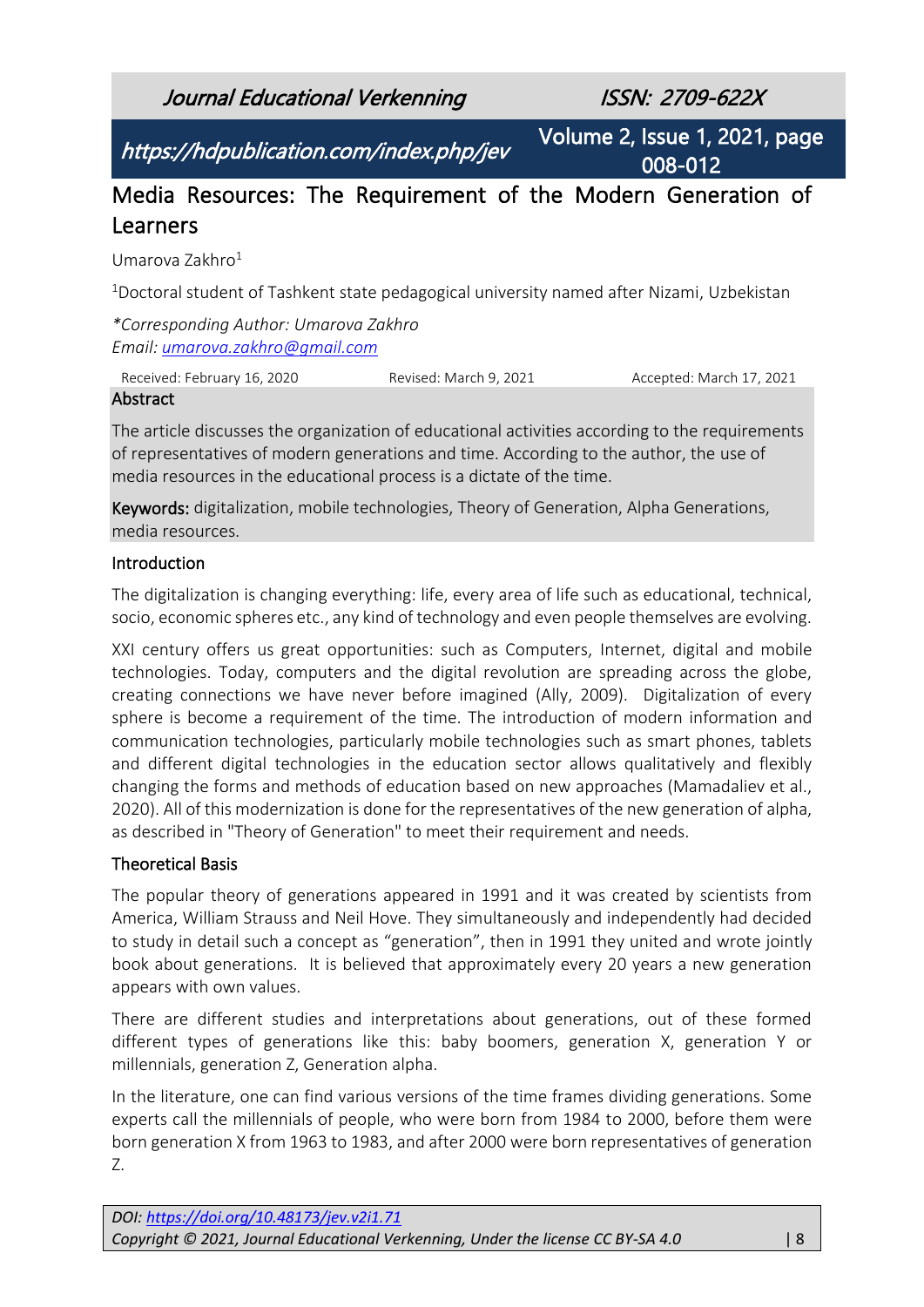There are 5 generations that were born after the second world war and are related to the present according to generation theory, namely: Baby Boomer his generation that was born after World War II has many siblings, as a result of the many couples who dared to have many offspring. Adaptive generation, easy to accept and adapt. Is considered an old person who has life experience.

Generation X The years when this generation were born were the beginning of the use of PCs (personal computers), video games, cable tv, and the internet. The data storage also uses a floppy disk or floppy disk. MTV and video games are all the rage these days. According to research conducted by Jane Deverson, some of this generation have negative behaviors such as disrespect for their parents, getting to know punk music, and trying to use marijuana.

Generation Y Known as the millennial or millennial generation. The phrase generation Y began to be used in the editorials of major US newspapers in August 1993. This generation uses a lot of instant communication technologies such as email, SMS, instant messaging and social media such as Facebook and Twitter. They also like to play online games.

Generation Z Also called Generation, net generation or internet generation. They have something in common with the Y generation, but they are able to apply all activities at one time such as tweeting using a cellphone, browsing with a PC, and listening to music using a headset. Whatever is done is mostly related to cyberspace. Since childhood, they have known technology and are familiar with sophisticated gadgets that indirectly affect their personalities.

Alpha Generation The generation that was born after generation Z, was born from the last generation X and Y. The generation who are highly educated because they go to school early and learn a lot, on average have rich parents with little. Judging from the many leaders, both state and company, generation X still dominates. Meanwhile, Generation Y is still struggling, looking for stability in the work and personal fields, it is undeniable that some have become leaders of a company from a young age. Generation Z, who are the descendants of generations X and Y, are currently young people who are still looking for their identity on average, some of whom already have substantial income, especially from the arts.

## The following are the characteristics of generations X, Y, and Z

Generation X has the characteristics of being able to adapt, able to accept change well and is called a strong generation, has an independent and loyal character (loyal), highly prioritizes image, fame, and money, type of hard worker and drawbacks always calculates the contribution that has been given company to the results of their work. Whereas Generation Y has different characteristics of each individual, depending on where he grew up, the economic and social strata of his family, his communication patterns are very open compared to previous generations, fanatical social media users and their lives are very much influenced by technological developments, more open to political and economic views, so they look very reactive to changes in the environment that occur around them and have more attention to 'wealth' or wealth. Next Generation Z Is a digital generation who is proficient and passionate about information technology and various computer applications. They will access the information needed for educational and personal purposes quickly and easily. Really like and often communicate with all groups, especially through social networks such as Facebook, Twitter or SMS. Through this media they are freer to express what they feel and think spontaneously. Tend to be tolerant of cultural differences and care deeply about the environment and are accustomed to various activities at the same time. For example reading, talking, watching, and listening to music at the same time. This is because they want everything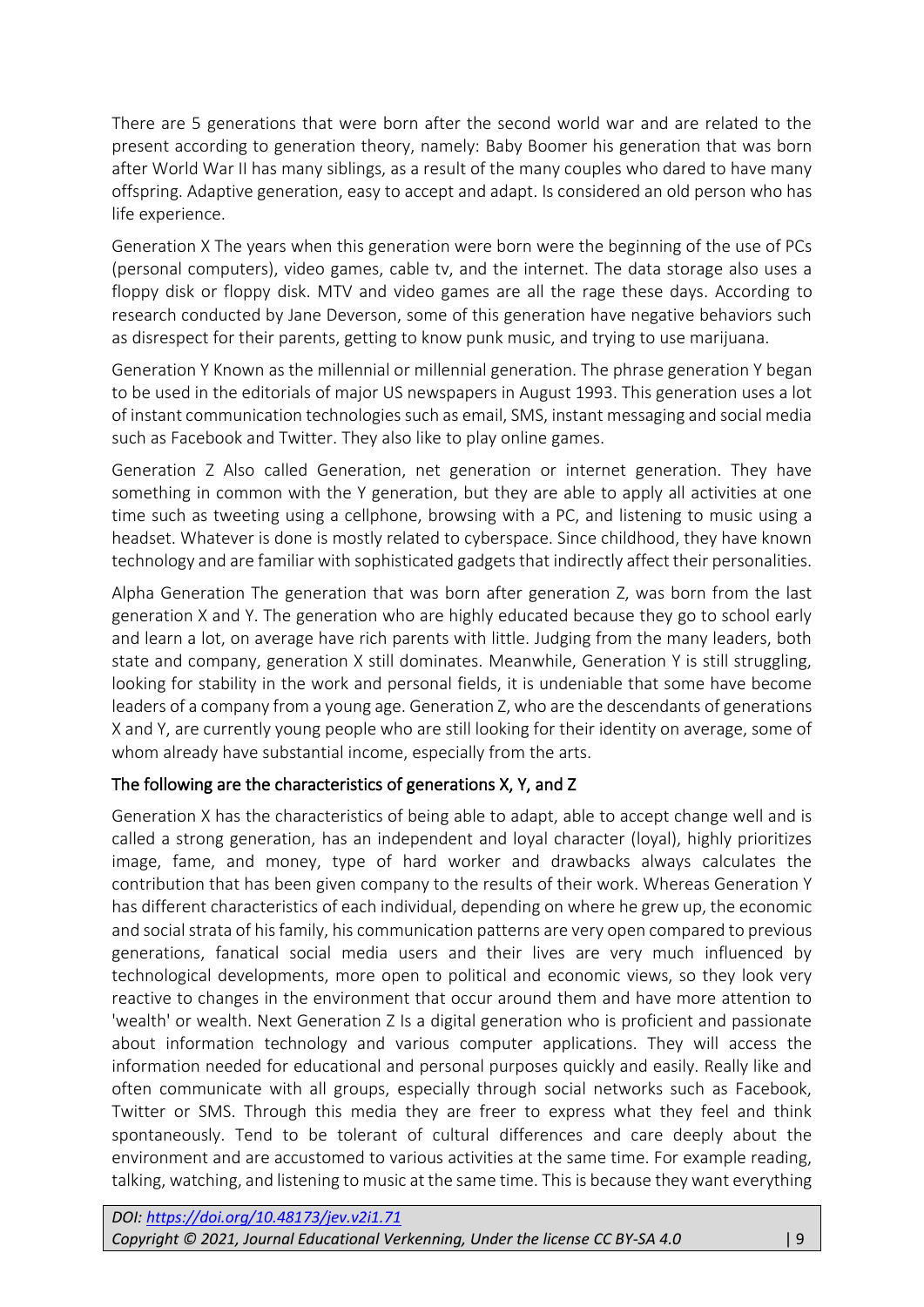to be fast paced, not wordy and convoluted. Tend to lack in verbal communication, tend to be egocentric and individualistic, tend to want to be instantaneous, impatient, and disrespect the process.

Generation X, Y, and Z each have positive and negative traits. By understanding their differences, it is hoped that educators or company leaders can understand individuals from these three generations according to their characteristics. Obviously the challenge of generation Z is bigger than generation Y or X as the previous generation.

For generations X and Y who have and will have generation Z or Alpha as their next generation, of course they must have understood the characteristics of this youngest generation. This generation deserves to be monitored, especially its internet usage, but of course not. As parents, generation X and Y must be assertive but gentle and patient, build healthy and open dialogue and communication, be present in their entirety to accompany them, and provide education with positive character values with love.

For companies, generations Y and Z expect honest leaders. The more honest the leadership is, the more respected it will be. Social networks can be used for leaders to share daily activities with their employees. The company as much as possible creates a superior work culture where employees have friends who are involved in their work and get benefits.

However, in this discussion we focus on the modern generation of students

The term "Generation Alpha" was proposed by the Australian scientist Mark McKrindl. In 2005 he provided the survey to found out who will came after the generation Z.

Who are the Alpha Generations? Generation Alpha is considered the children of millennials and children of representatives of generation X, who born after 2010. They are very different from previous generations: from an early age they use various gadgets, digital technology, prefer chatting online and they are active Internet users.

As part of the Media Innovation Technologies, Anna Zhukovskaya, Director of Isobar Ukraine, told what is changing in the media habits of the audience and what to expect from the followers of the millennials - the Alpha generation. According to Nagy & Kölcse. (2017) it's still very early to talk about drawing up a more or less complete picture of the representatives of the Alpha generation, but the main trends and differences from previous generations can be seen now.

Generation Alpha has a special character and special mission. They cannot be forced to do something (Tootell et al., 2014). They themselves choose what to watch and how to watch online; even they can actively create new content. A typical representative of the Alpha generation from an early age knows how to use youtube before learning to write and read. The most preferred type of leisure for them is surfing the Internet.

Demographers believe Alpha generations will be the driving force behind progress. They are more balanced, positive, they will also be well erudite than representatives of previous generations. Because their education will begin earlier, from the moment the child picks up a tablet or smartphone and continues for almost his entire life (Nagy & Kölcsey, (2017).

Coercion as a teaching method does not work on them. They will receive knowledge with interest, but only if they realize why they need it. The organization of educational process with severity, fear, screaming, threats, and punishment does not work for them, and it is impossible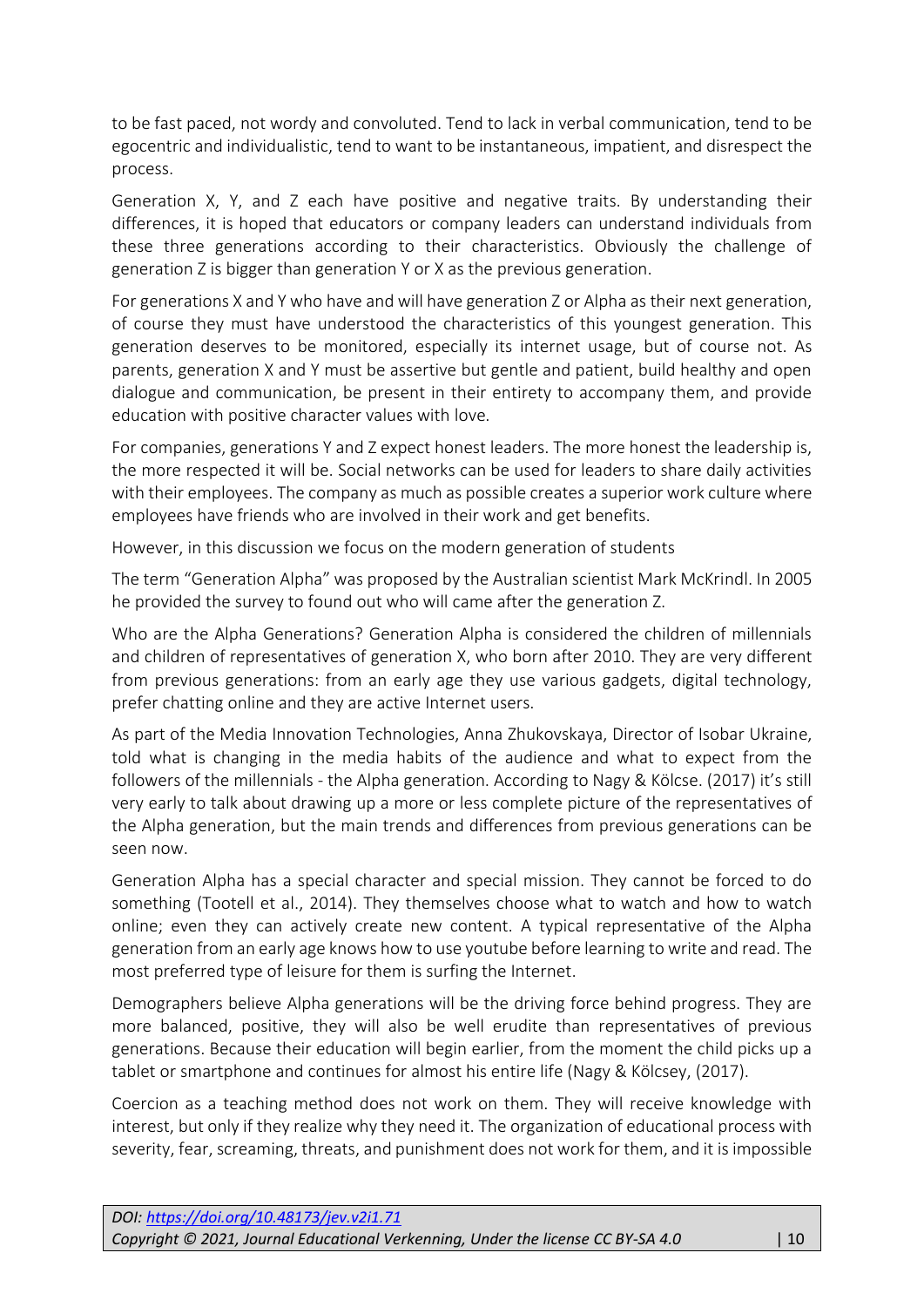to get good results from this. Effective methods are collaboration, involvement, and encouragement. This motivates them and gives freedom to develop.

The younger generation has serious problems with prolonged concentration. They consume information for almost 10 hours a day, so their brain needs to somehow cope with such a load. In their world, the picture supplants the text, and the average concentration time on one post was reduced to 1 second, although even in people generation Z it reaches about 8 seconds (Strauss & Howe, 1991).

The decision on the need for any information is made in 1 second? So teachers who are not able to capture them with an object, they will not listen: they will get bored.

Representatives of the Alpha generation require getting what they want at the first click of the mouse, they will not forgive delay.

Dr. Marcus Specht – "The students of the future will demand the learning support that is appropriate for their situation or context. Nothing more. Nothing less. And they want it at the moment the need arises. Not sooner. Not later. Mobiles will be a key technology to provide that learning support (Ally, 2009). In general, smart mobile devices, which are already using by millions of people, offer students greater freedom – they can move forward at their own pace and be guided by personal an interest, which increases the motivation for learning. Perhaps because of its advantages, mobile technologies in general, digital technologies have conquered the whole world.

In order to meet the mobile needs of the growing future, that is, the Alpha generation, we need to improve the teaching methodology and we need to adjust to their needs.

The main task of today's teachers is to help them find what interests them, inspires and motivates them. Nowadays learning is fundamentally changes the role of the teacher in the classroom. As John Dewey said: "If we teach today as we taught yesterday, we rob our children of tomorrow". Today's education systems require lessons should be both interesting and useful (Ally, 2009). The most effective tool in this case is media technologies and media resources.

Media resources provide users with simple, vibrant, emotionally colored, breathtaking images of reality (Tyunnikov et al., 2018). In addition, information in various formats is transmitted to users through media resources.

The methodology of using media resources in the educational process provides for classes based on problematic, heuristic, game based and other productive forms of learning that develop the individuality of the student, the independence of his thinking, stimulate his abilities in assimilation of knowledge through direct involvement in creative activity, perception, interpretation and analysis of media information. According to Zakhro. (2020) the methodology we propose, the organization of self - education of students on the basis of media resources is governed by the process of teaching and learning in the form of digital education on special programs organized according to the choice and needs of students (Muslimov & Umarova, 2021). Generations of Alpha are representatives of bright, creative, harmoniously developed, self-sufficient individuals who are able to achieve higher realization and positively influence the world around them.

#### **Conclusion**

All in all, Alpha generations are prone to self-learning, not external control over the learning. We should not force representative of alpha generations to learn something, we just need to